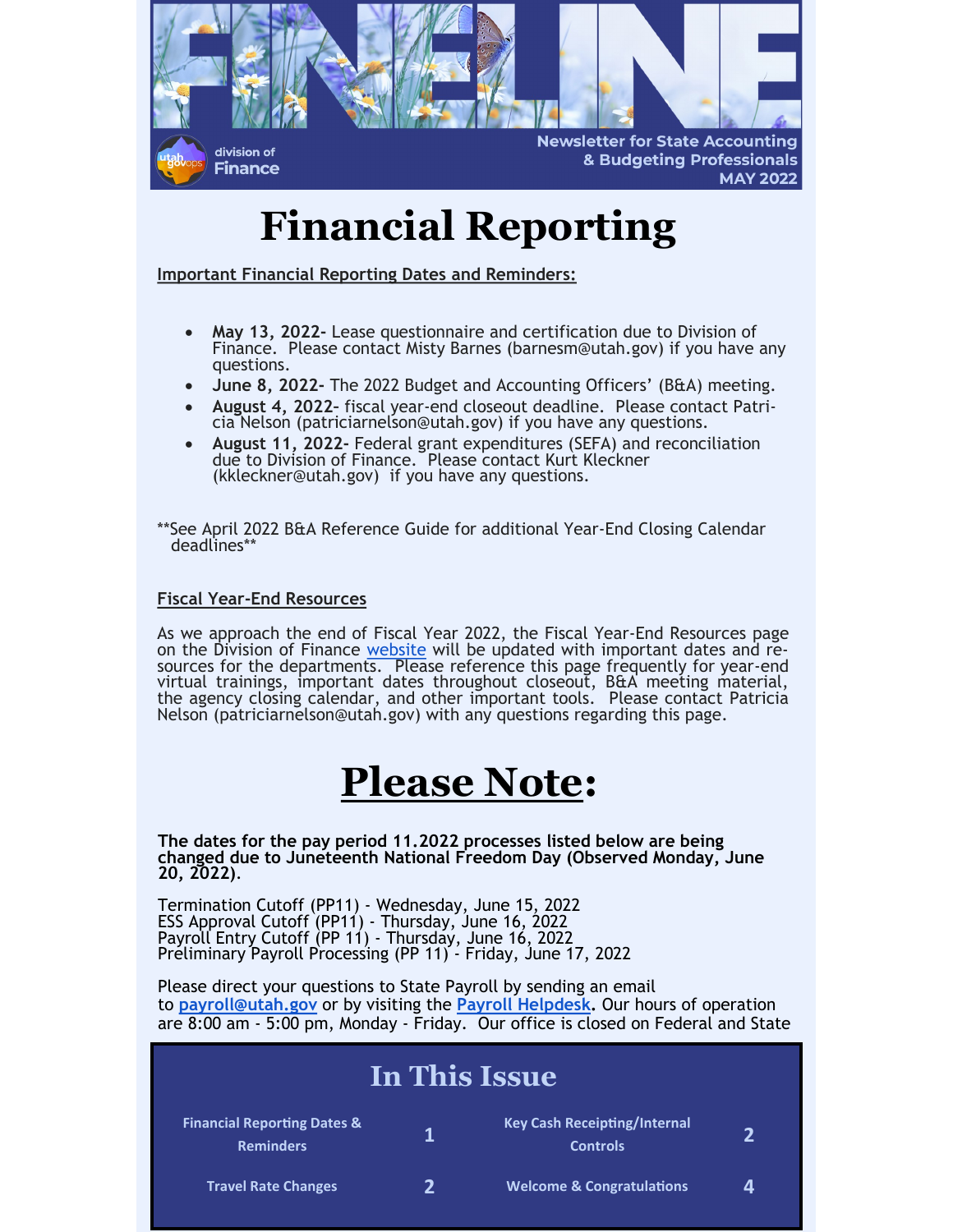# **Travel Rate Changes**

Beginning July 1, 2022 the following rates will be changing for travel:

Private vehicle mileage rates will be increasing to \$0.41/mile for the lower rate and \$0.58/mile for the higher rate.

Meal per diem rates will be increasing to \$13.00 for breakfast, \$15.00 for lunch and \$26.00 for dinner. These rates will be the same for in-state and out-of-state travel.

There will be an increase in hotel per diem rates for 17 cities within the State of Utah.



# **Internal Controls**

By Internal Control Team

The Cash Receipting Internal Control Questionnaire (ICQ) is currently required to be completed and submitted to the Division of Finance by June 30, 2022. The ICQ is a guide to internal controls that, when completed accurately and applied consistently, will help safeguard taxpayer's dollars by identifying areas with internal control weaknesses and helping to mitigate the risk of fraud.

### **When completing the ICQ**

- It is important to seriously consider what each question is asking to adequately address the controls. If your process does not provide an honest "yes" answer to each question, it is crucial that the weakness is addressed immediately, or an adequate compensating control is identified and documented on the ICQ in the "Comments" section.
- It is imperative to verify that each individual involved in the cash receipting process is following the process as designed, and at each location, since there may be numerous individuals at several locations where cash receipts are collected.
- A thorough ICQ includes many notations in the "Comments" section to provide enough details to others in the agency, such as management, to allow them to understand the agency's processes and controls.
- Remember that the ICQ is an important tool for the agencies, not just a document to rush through with all "yes" answers to satisfy the submission requirement to the Division of Finance.
- Agencies should always use the most recently updated version of the ICQ template, available on the Division of Finance website, and not copy and re-sign the ICQ that was submitted two years prior.

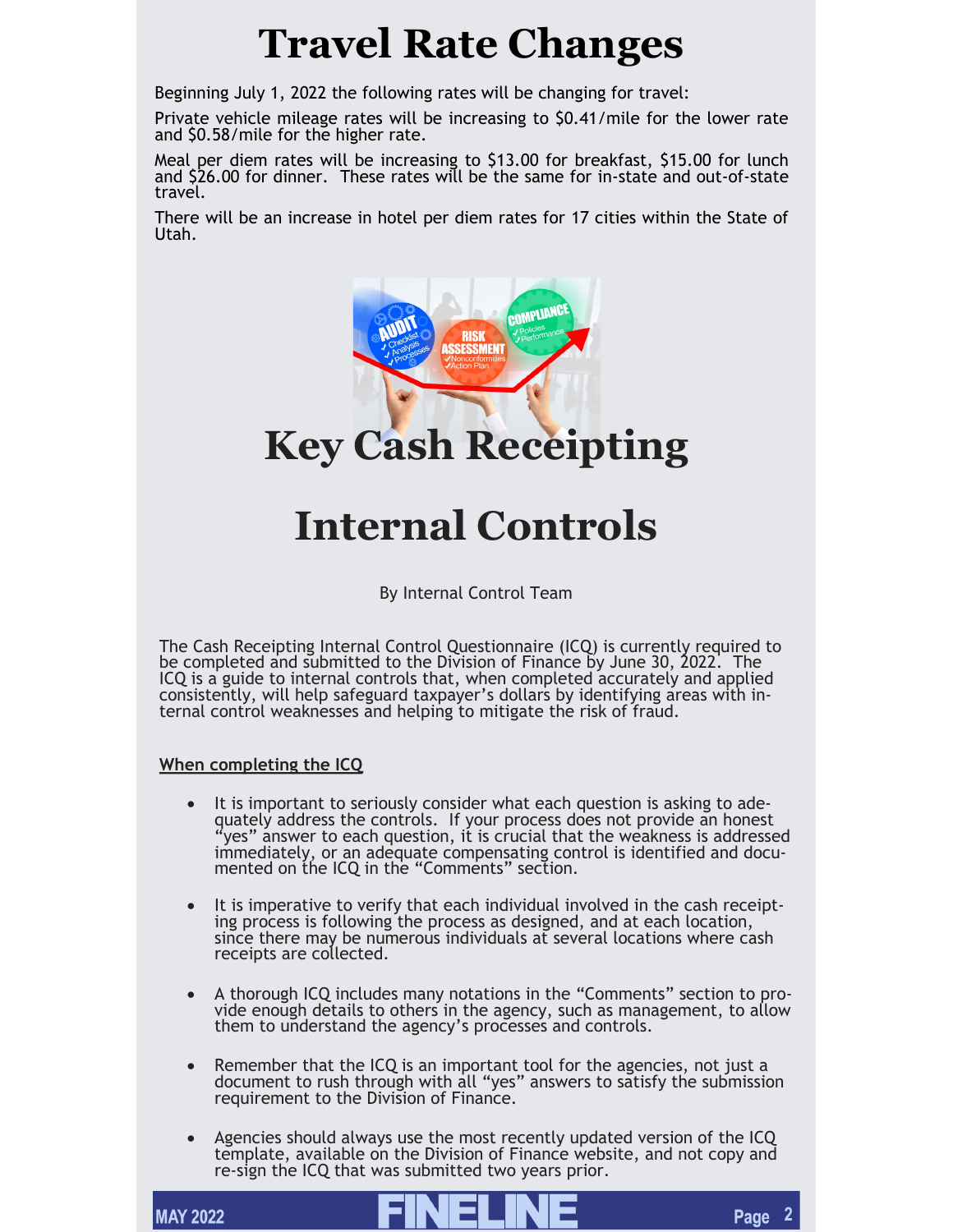### **Highlights of important key cash receipting internal controls**

Agencies should ensure that:

- Controls over cash, checks, and credit card payments (cash receipts) received **are adequately designed and being followed** so that they are functioning as expected.
- Cash receipting duties are **properly segregated** so that **one person does not have access to cash/checks and also approve, record, or reconcile**  the cash receipt transactions, and cash receipting and disbursing duties are properly segregated so that one person is not handling both receipts and disbursements.
- Cash receipts are **safeguarded**:
	- o Mail is opened and **logged by two people**.
	- o Checks are **restrictively endorsed, or entered into a desktop deposit device**, immediately upon receipt.
	- o Cash receipts are **secured until deposited**.
	- o Cash receipts are **deposited daily** or no later than three banking days.
- Cash receipts are **entered in the accounting system daily** or no later than three days.
- Cash receipts entered in the accounting system **agree with the supporting documentation and mail log**.
- Cash receipts are **not diverted** from the regular cash receipting process.
- Thorough bank reconciliations are **performed by a person independent of other cash receipting duties**:
	- o Using an **unopened bank statement or directly accessing the bank statement online**.
	- o Reconciling items are identified and resolved monthly.
	- o Ensuring PTIF accounts are reconciled, in addition to all other accounts.
	- o Following up with appropriate personnel to remedy identified cash receipting deficiencies.
- Regular reviews of the depository bank accounts are performed to identify miscellaneous ACH credits and chargebacks that need to be reviewed and researched.
- Petty cash purchases are **supported by receipts** and periodic **surprise counts** are performed on all petty cash accounts.

If you have any questions regarding the ICQ, or would like assistance with your internal controls, please email the Internal Control team at financeicq@utah.gov.